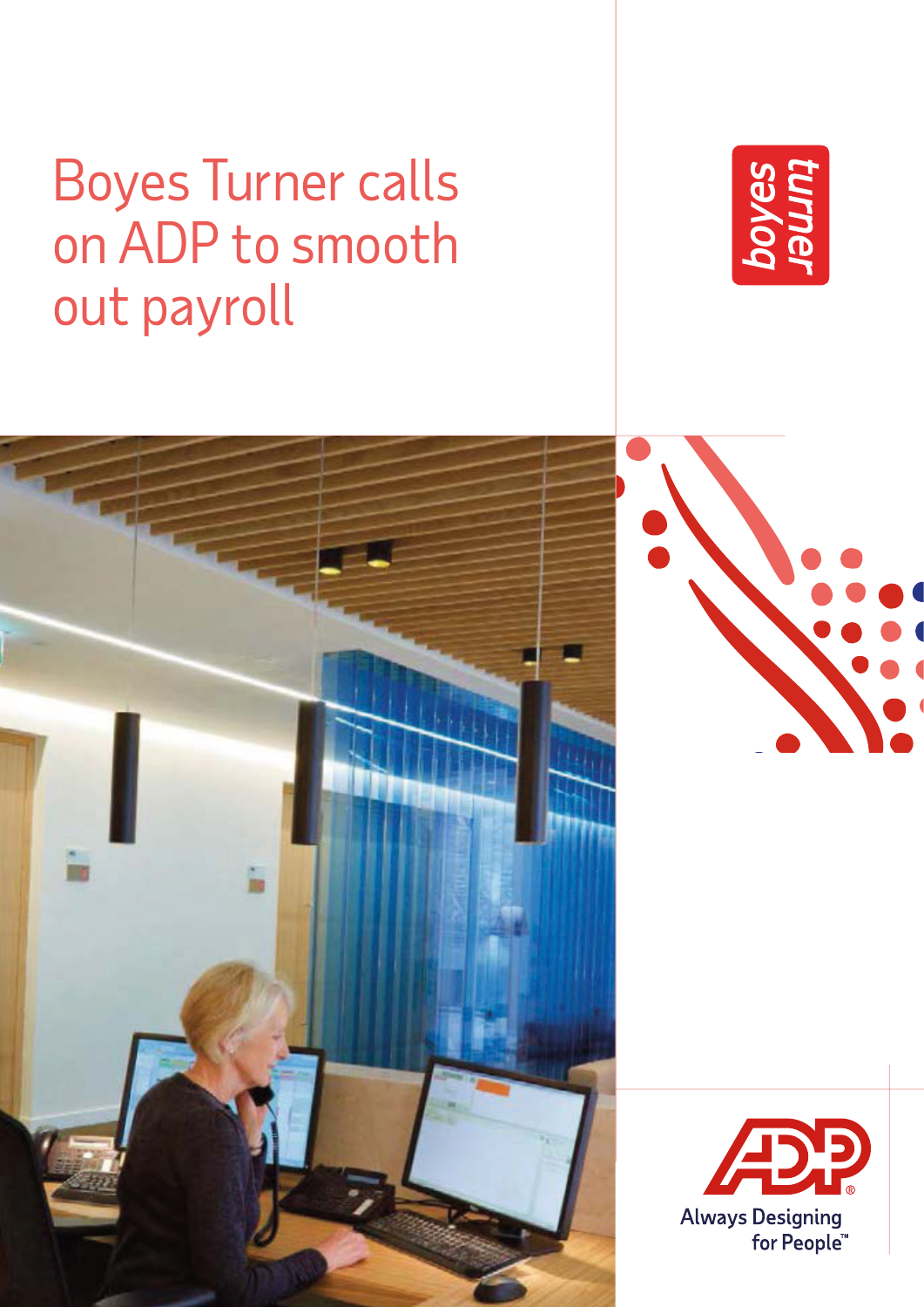

Boyes Turner sought an outsourced payroll partner to help eradicate errors and reduce the administrative burden on the in-house team. The fully managed ADP solution implemented will deliver the flexibility and accuracy that the law firm requires, while providing a dedicated support team to ensure quality and consistency of service.

## **Why ADP?**

Boyes Turner was already familiar with ADP and, after taking the decision to change provider, they quickly selected ADP's fully managed payroll solution. As a secure cloud-based solution, Boyes Turner saw that ADP's payroll system would provide them with continuous access to their data, whilst offering round-the-clock support from a dedicated expert team.

Commenting on the selection, Jeni Carr, Financial Directorat Boyes Turner, says: "ADP has an exceptional reputation in the industry for providing best-in-class solutions to its clients. The ADP team had kept in touch with us over a number of years, gradually building a solid relationship, so that when we were ready to move provider, we only had one company in mind. We were confident that ADP could offer us what we needed."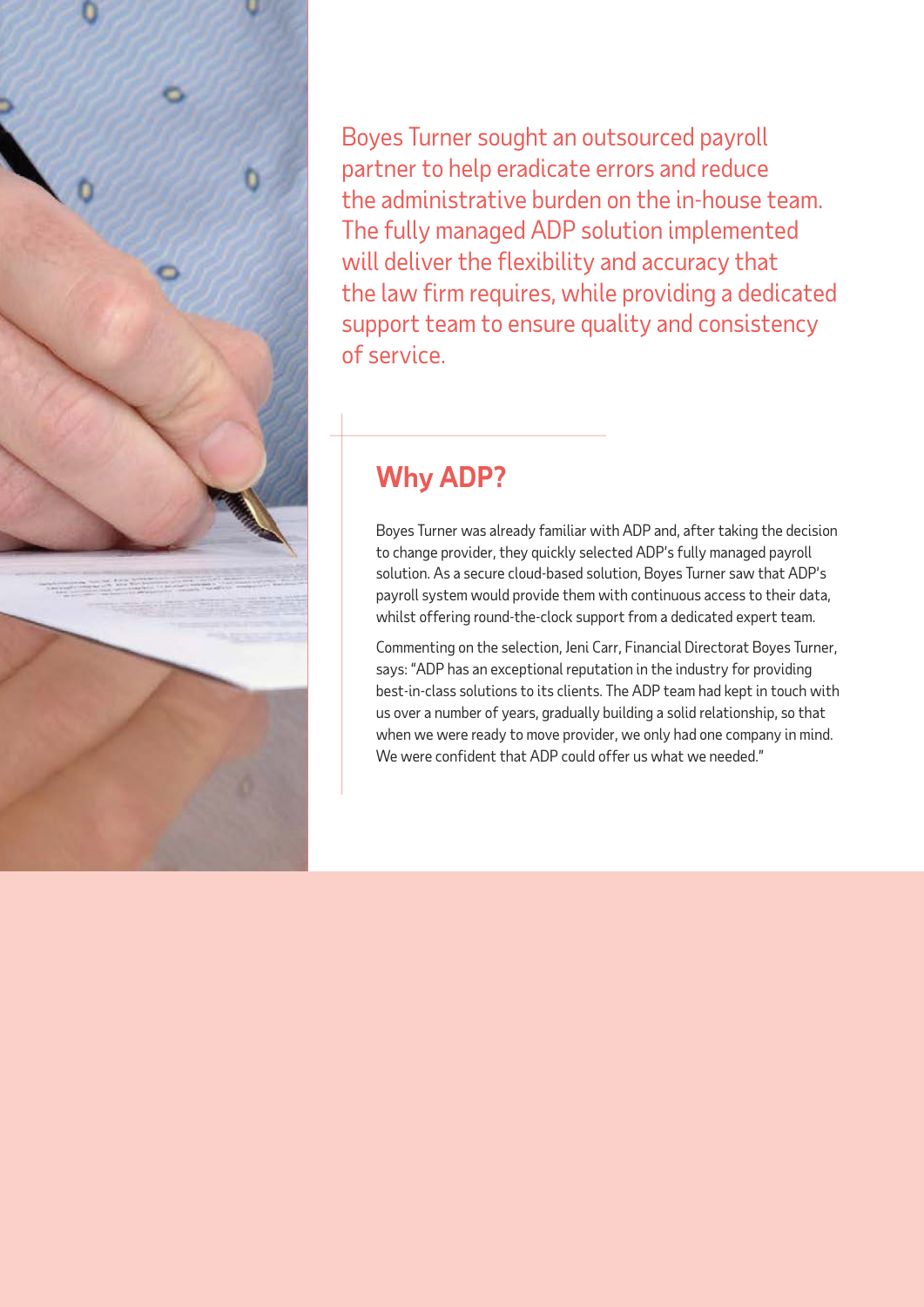

## **About Boyes Turner**

Boyes Turner is a full service commercial law firm, providing competitive and innovative legal services. One of the UK's leading regional firms, its specialist teams of lawyers work with many of the world's largest multinationals, successful UK and European businesses, as well as individuals seeking best-in-class adviceand support.

Based in Reading in the heart of the Thames Valley, the company currently has 180 members of staff on its payroll. Amongst the most highly rated lawyers in the UK, Boyes Turner has been recognised as UK Regional Law Firm of the Year three times in the past four years at the British Legal Awards.

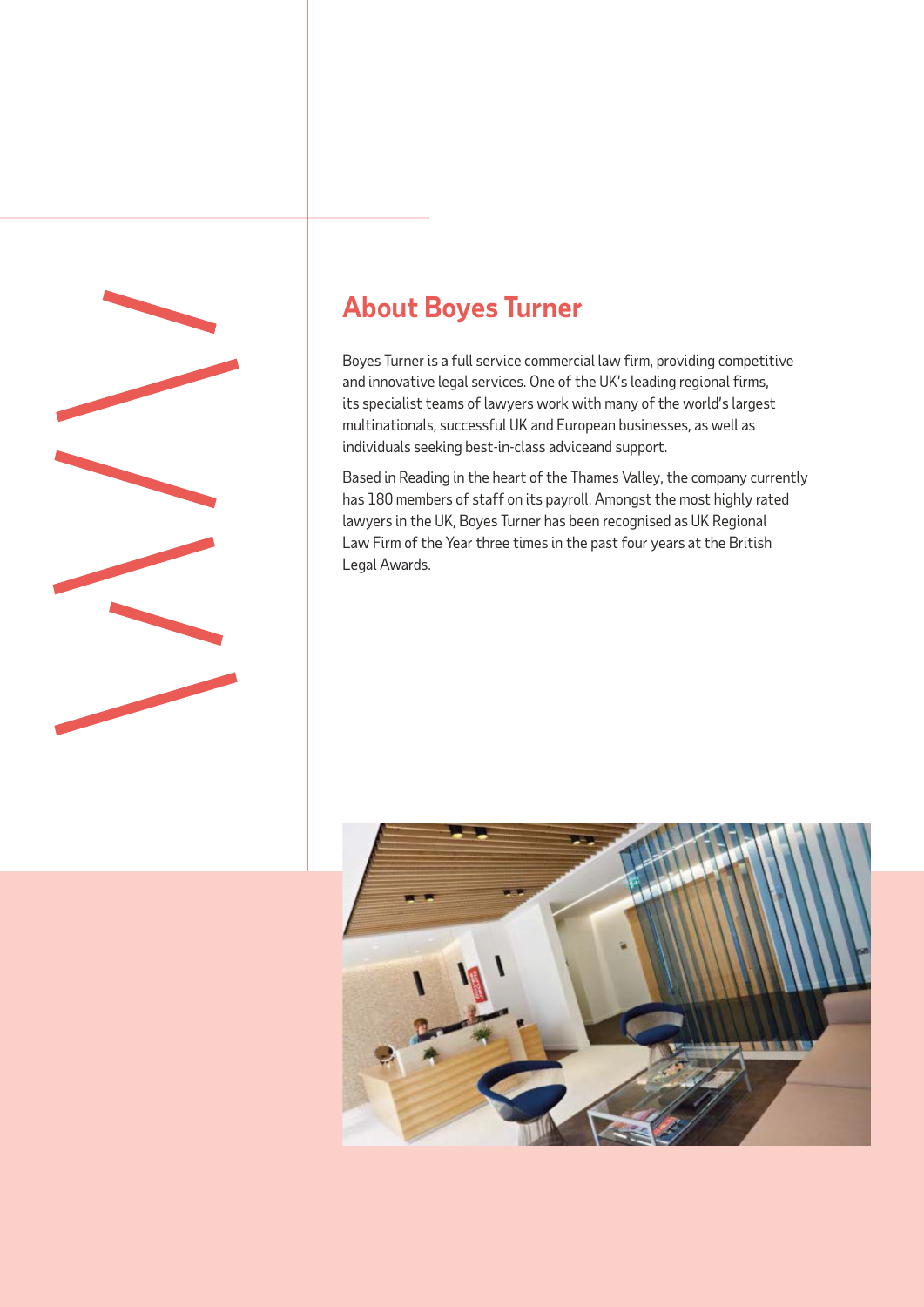

## **Eradicating errors and unreliability**

Boyes Turner had outsourced its payroll for a number of years due to the need for specialist expertise and assistance with legislation and compliance issues. However, the in-house team wasn't satisfied with the quality and consistency of the service Boyes Turner received from its previous provider. This was particularly true following the Real Time Information (RTI) changes in 2013, which saw service levels decline alongside the return on investment.

One significant issue concerned payroll accuracy. The high number of serious errors meant that the in-house team was constantly required to rectify problems. This used up valuable time and distracted the team from value-added HR activities.

With set monthly timeframes pre-defined by the previous outsource partner, the HR team also struggled with the laborious and often rushed task of manually inputting data at the end of the month, to make sure employees were paid on time. The original savings on headcount were no longer being made, which was one of the original reasons for outsourcing payroll.

Because of these challenges, Boyes Turner sought a new provider that would deliver a comprehensive, accurate and reliable service, alongside real time data visibility and a system that could be accessed and reviewed at any point throughout the month. The firm also wanted to find a partner that would act as a true extension of their inhouse team.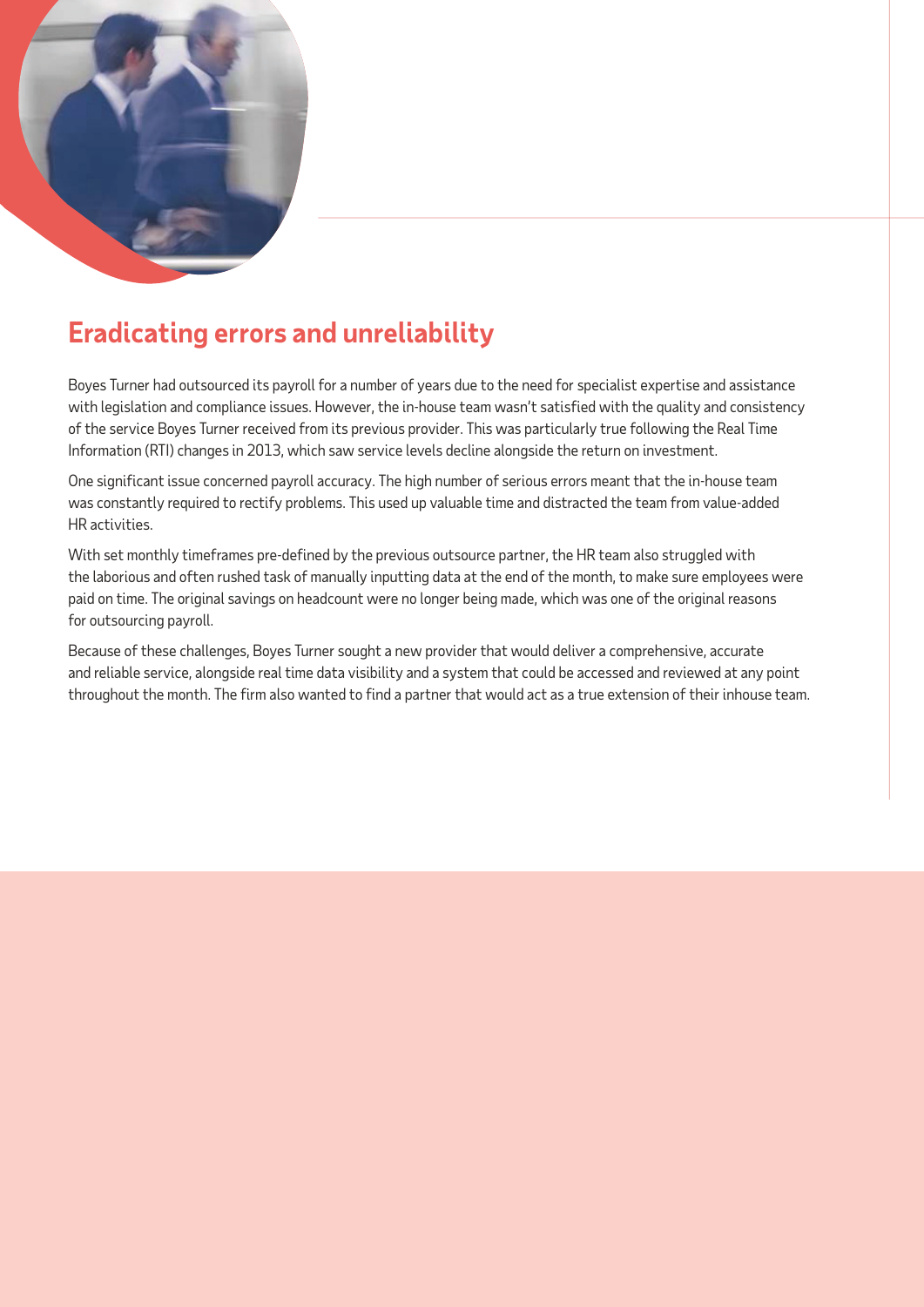

#### **Implementation**

Boyes Turner found the implementation of the ADP payroll solution to be thorough and well-organised, as Jeni outlines:

"As expected, ADP acted extremely professionally from the start of the project. It was refreshing to see a proven routine for implementation and this highlights ADP's expertise, experience and client-focus. The planning and communication from the team was second to none."

She was also grateful for the training provided to the in-house team:

"We attended an informative training session at ADP's offices in Chertsey, Surrey, UK, which enabled the team to get to grips with the new solution" she says. "The training team ran through the system in an instructive manner, providing plenty of opportunities for questions from our team. The training day left us confident that the solution would help us to run our payroll efficiently."

#### **Confidence and consistency**

The all-encompassing solution and support system that ADP has implemented will make a real difference for Boyes Turner, as Jeni outlines:

"With our previous system, there was always a rush at the end of the month to input and check the data. This has now been resolved with ADP. The extra visibility of having an online system means we have more time to ensure data is accurate throughout the month, minimising the payday panic and giving us greater capacity to focus on other activities."

Partnering with ADP has also introduced greater consistency to the payroll function at Boyes Turner:

"ADP has implemented a clear communication chain including one key contact who will deal with any queries that we might have. The steps that have been put in place so that any team changes at ADP will not affect the running of our payroll were reassuring to us. Now we are assured that anyone else can fill in without the need to reeducate the team, should the issue arise."

Jeni and her team are feeling extremely optimistic about the continued success of the partnership: "Our relationship with ADP is going from strength to strength, and we are confident that the future is bright. We are looking forward to working with ADP to further streamline processes to deliver efficient and accurate payroll services to the company."